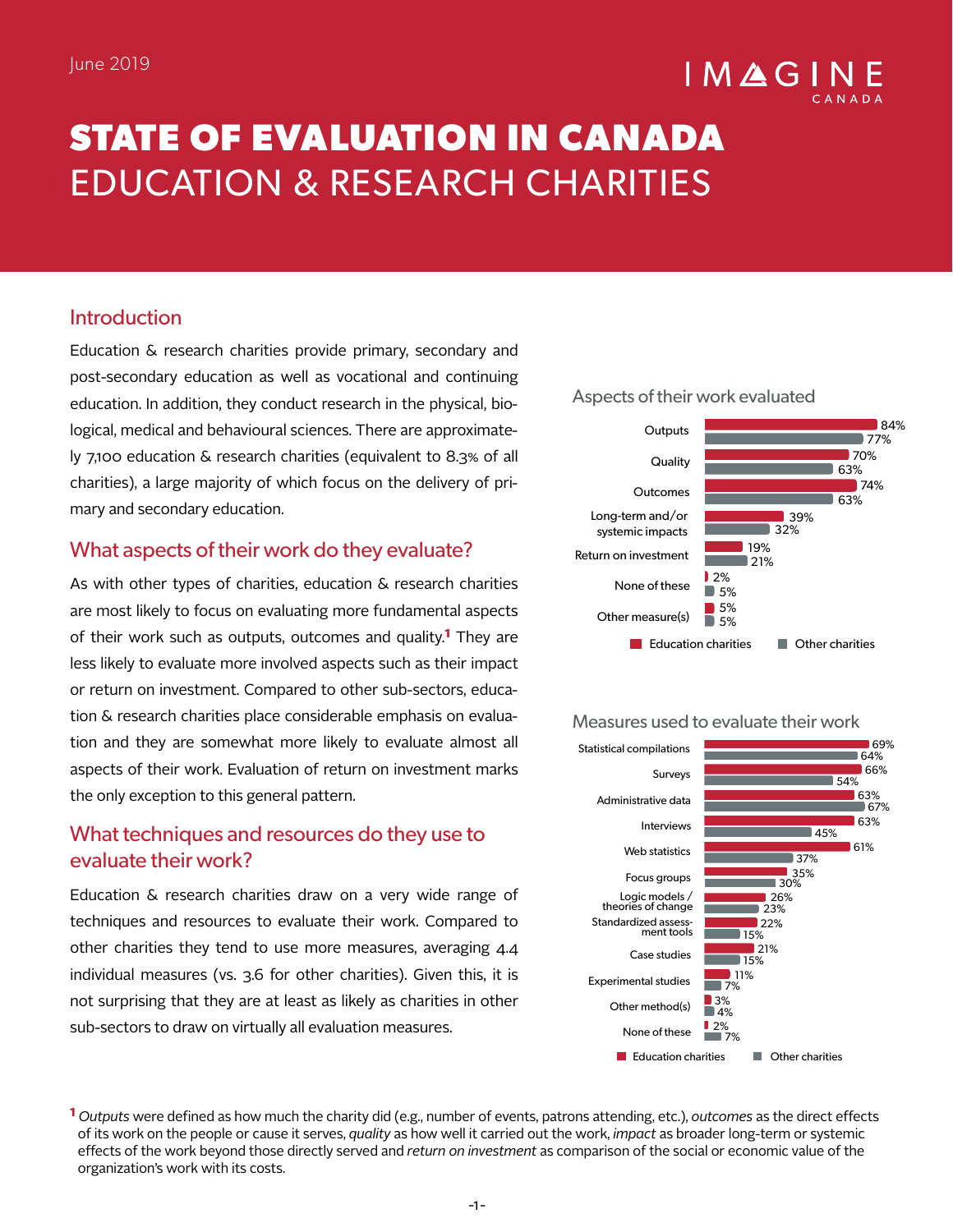In terms of specific types of evaluation measures used, they tend to emphasize quantitative techniques and are particularly likely to draw on statistical compilations of services delivered, administrative data collected in the course of their work, surveys and web statistics as well as qualitative interviews. Judging from the fact that they are are more likely than other charities to use standardized assessment tools and case studies, they also seem to emphasize these approaches.

#### How do they use evaluation results?

Education & research charities use evaluation results in many different ways. Overall, they use evaluation results about as intensively as other types of charities, averaging 9.4 individual uses (vs. 9.1 for other sub-sectors).

Looking at the general ways they use evaluation results, the vast majority of education charities use them for some form of reporting (95% use results this way) and to inform their organizational or program-level decision making (also 95%). Somewhat fewer use results to learn about their work (91%), but only about two thirds use them to measure organizational performance (64%).**2** Overall, these levels of general use are very comparable to those observed in other sub-sectors.

Looking at specific uses for evaluation results, education charities stand out as being particularly focused on learning about their work and tracking performance. They are more likely than other charities to use evaluation results to learn about the outcomes of their work and to determine whether their objectives have been achieved. They are also significantly more likely than other charities to use evaluation results to benchmark organizational performance against known standards or goals. It seems likely that these differences are driven by the nature of modern pedagogy and its focus on metrics and student outcomes, and by the desire of research organizations to understand how the knowledge they produce and disseminate is applied. Finally, education charities (principally charities focusing on research rather than instruction) are somewhat more likely to use evaluation results to inform or influence governments.

#### Uses for evaluation results



**<sup>2</sup>** The comparatively small percentage of charities using evaluation results to monitor organizational performance is likely driven mainly by the fact that the survey devoted only two questions to this application of evaluation results.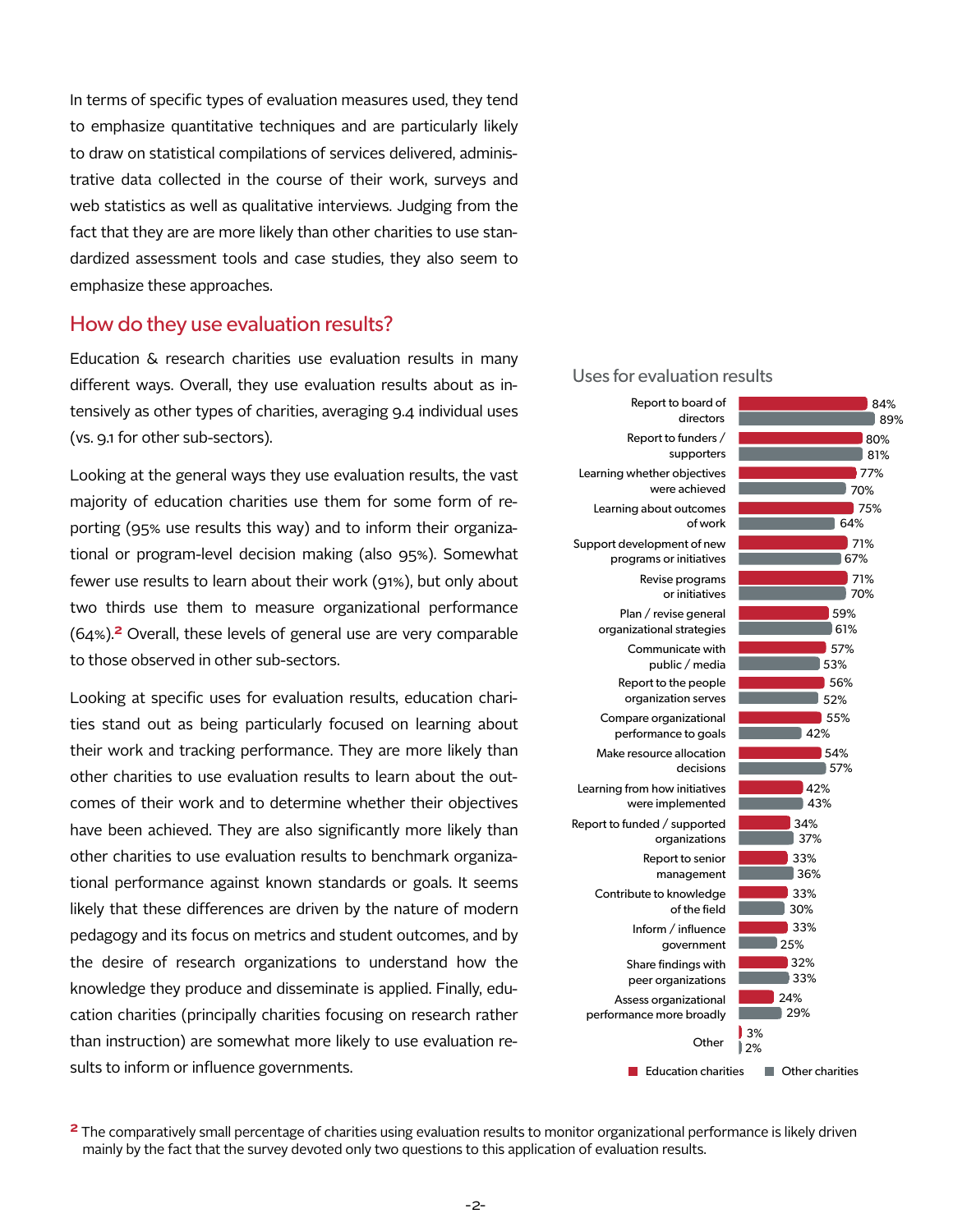#### Staffing for evaluation

In education & research charities, as in other sub-sectors, responsibility for evaluation tends to be shared across multiple positions / roles. Most commonly, those directly engaged in program delivery and the charity's most senior leader evaluate the work, but staff and volunteers in a wide range of roles may also be involved.

Roughly one in five education charities have at least one staff member primarily devoted to evaluation, in line with norms for other sub-sectors. Compared with other types of charities, both the most senior leader and the chair and/or other board members are less likely to be involved in evaluation. Levels of involvement for other positions / roles are roughly in line with norms for other sub-sectors.

#### Evaluation networks

Just under a quarter (23%) of education & research charities belong to some sort of formal or informal group, network or association related to evaluation, roughly in line with the norm in other sub-sectors.**3**

On average, education charities that belong to these types of networks draw 2.0 individual supports, almost exactly the same as the average in other sub-sectors. Measurement and evaluation-related tools and training are the most common supports, followed by participation in evaluation initiatives or projects run by the network. Relatedly, charities belonging to these networks are more likely to use many more involved evaluation techniques such as standardized assessment tools, surveys and focus groups. Markedly smaller proportions of charities receive other types of support, such as help finding external evaluation experts or funding to support evaluation. Overall, the percentages of education charities receiving most individual supports were broadly consistent with the percentages in other sub-sectors.**4**

#### Staff positions involved in evaluation



#### Resources & supports received from evaluation networks



**3** The range of evaluation-related relationships described by survey respondents is extremely varied, ranging from periodic consultations with groups of peer organizations through to long-standing formal membership in national umbrella groups. Many charities reported being in multiple relationships related to evaluation.

**4** In large part this appears to be due to sample size limitations.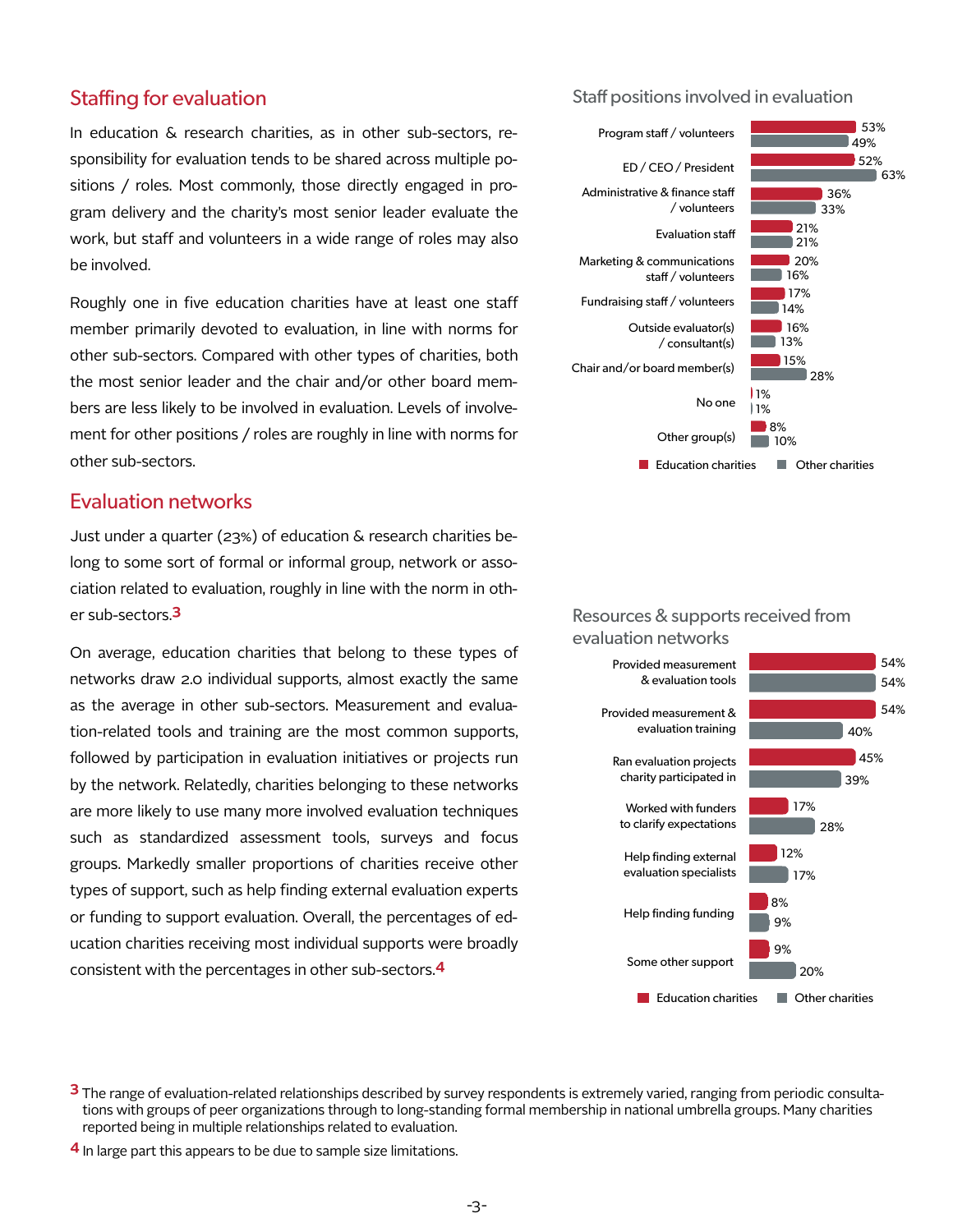

## Opinions about evaluation

Overall, education & research charities tend to be somewhat less satisfied than other charities with their capacity to evaluate their work and apply evaluation findings. Using the 11-point scale depicted above, their average satisfaction level was 6.0 (vs. 6.4 for charities in other sub-sectors).

The vast majority of education charities see a need for evaluation in order to know whether they are achieving their objectives and most see sufficient value in the evaluation process to justify the time and resources devoted to it. However, a strong majority believe that their organization is not making the most use it could of

the evaluation data it collects. Finally, education charities are much more split on whether collecting evaluation data causes relationship problems with their stakeholders or whether they face too much pressure from external entities to evaluate their work.

Overall, the opinions expressed by education charities are fairly consistent with those expressed by other types of charities. The only significant difference is that education charities are somewhat more likely to believe that collected evaluation data is not being used to its full potential and they are slightly less likely to be undecided as to whether they need to evaluate their work.



#### Opinions related to evaluation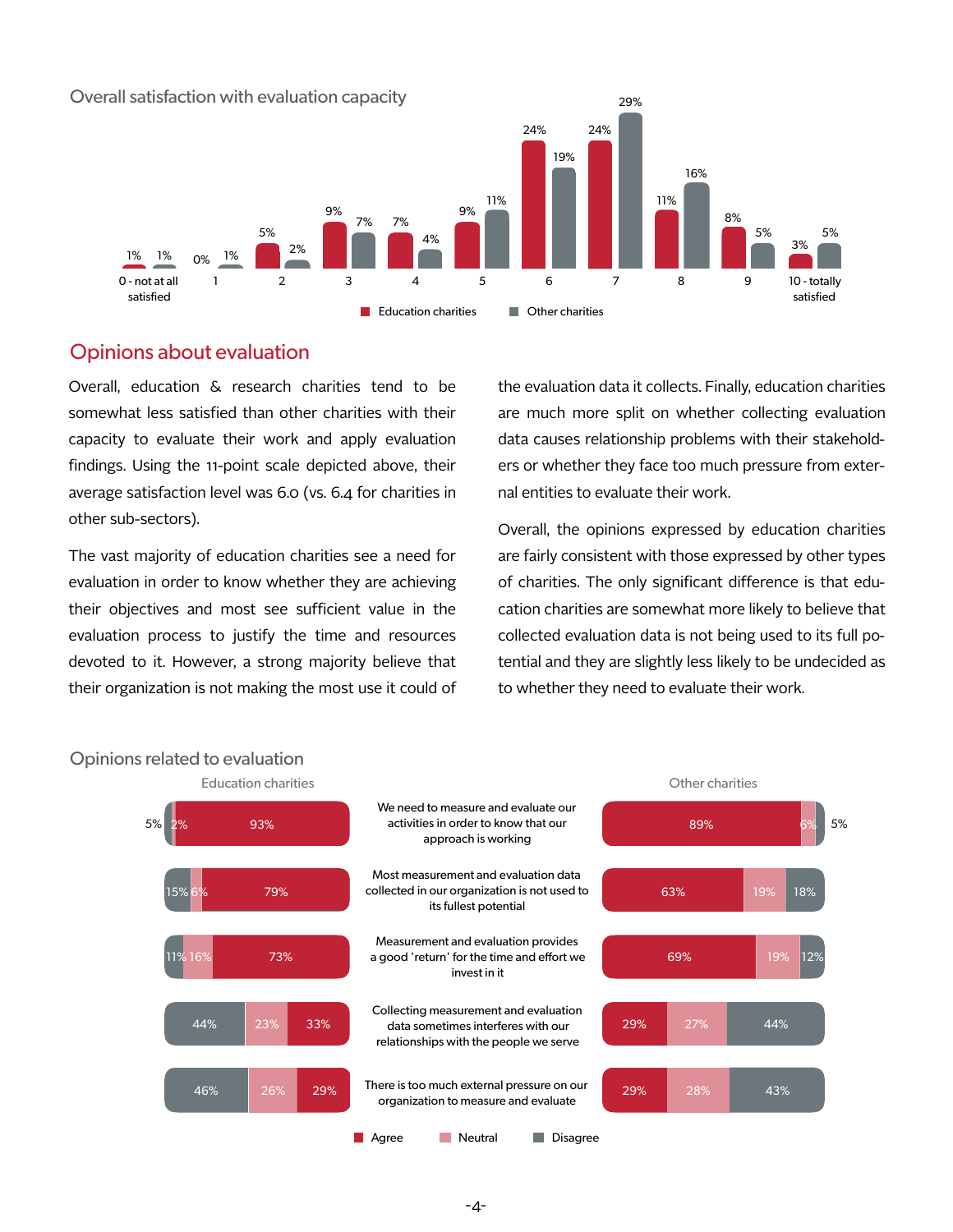#### The role of external evaluators

Nearly a third of education & research charities (30%) worked with an external evaluation consultant or organization over the previous year (vs. 21% of charities in other sub-sectors). Regardless of whether they have dedicated evaluation staff or not, education charities are equally likely to engage external expertise (30% of both groups did this). While lack of dedicated staff does not appear to be a motivator for engaging external expertise, dissatisfaction with their evaluation capacity may be. The average satisfaction score for education charities engaging external expertise is significantly lower (5.2 vs. 6.1 for charities not drawing on external expertise).

Education charities that engage outside evaluation assistance have quite different opinions about evaluation and its role. They are substantially more likely to agree that there is too much outside pressure on them to measure and evaluate their work (42% believe this vs. 23% of charities not engaging outside assistance). Charities engaging outside evaluation assistance are also more likely to believe that evaluation and measurement activities can pose problems for their relationships with those they serve (47% vs. 27% of charities without outside assistance) and that most of the measurement and evaluation data they gather is not used to its fullest potential (88% vs. 76%). All this having been said, education charities that engage outside assistance are more likely to believe that evaluation provides a good return for the time and effort they invest in it (83% vs. 69%).

Overall, education charities are quite satisfied with their experiences engaging external evaluators. Fully nine in ten would engage an external evaluator again in the future and just under four in five found that working with the evaluator improved their evaluation work. About three quarters found using external evaluators to be a good use of resources and received a high quality evaluation. These responses are quite similar to those of charities in other sub-sectors. The only significant exception is that education charities are somewhat less likely to view the use of an external evaluator as a good use of resources (76% vs. 88% of charities in other sub-sectors).

#### Opinions about external evaluators

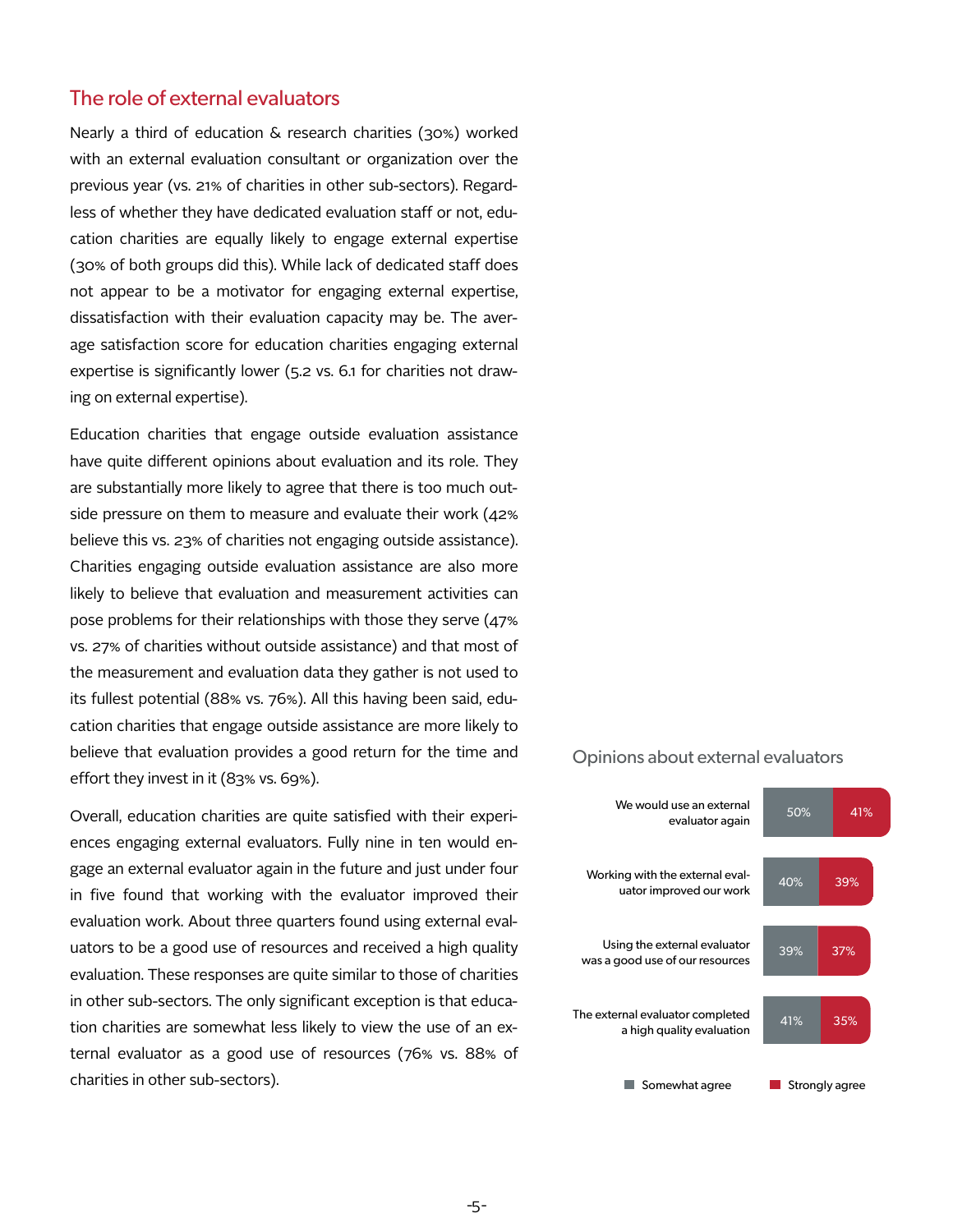#### Enablers and barriers

Survey respondents were asked whether any of nine potential factors functioned as enablers or barriers to effective evaluation for their organization. For education charities, staff-related factors are the most commonly reported enablers. Two thirds of education charities view support from their organizational leadership as an enabler, while somewhat over half view staff buy-in as an enabler. Overall, education charities are more likely to see funder support and stakeholder buy-in as enabling factors, though many are neutral on the role of these factors. The opinions of education charities regarding these factors are quite consistent with the opinions expressed by other types of charities.

Interestingly, opinions about levels of staff knowledge and skills are more divided. Just under half of education charities view them as a barrier and an enabler of their evaluation work. Compared to other charities, education charities are somewhat more likely to view this factor as a barrier. At first glance, this seems quite curious, given that education charities are at least as likely as charities in other sub-sectors to use most evaluation techniques, including more sophisticated ones. Given that education charities are more likely to believe that they are not making the fullest use of the data they collect, this may be more a reflection of unmet potential than a skills gap writ large.

Education charities are quite neutral in their views about the role of external evaluators or consultants, with just under three fifths holding this view. These opinions are consistent with those expressed by charities in other sub-sectors.

In terms of barriers, education charities are somewhat different from other charities in that they are comparatively likely to view lack of capacity among the organizations they work with as a barrier to evaluation. As with charities in other sub-sectors, they are quite likely to view resource constraints as barriers. Two thirds of education charities viewed lack of staff time and financial resources as as barriers to effective evaluation work.



#### Enablers and barriers of evaluation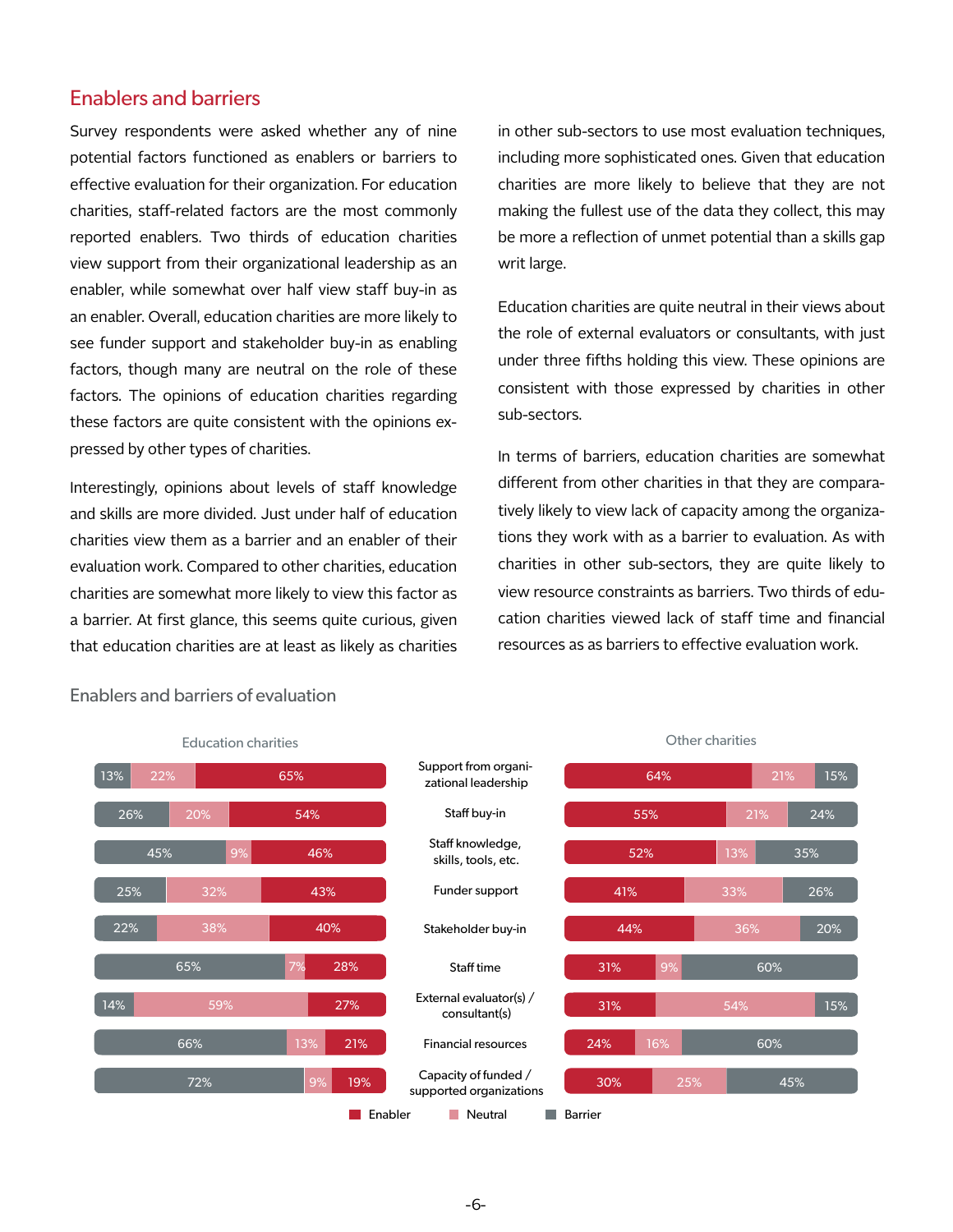#### **Methodology**

**SUMMARY.** The survey was conducted between May 10 and July 8, 2018. Potential respondents received an invitation e-mail directing them to an interactive survey website where they could complete the survey. Periodic reminders spaced roughly two weeks apart were sent during the survey period to help increase the response rates. Survey invitations were sent to 7,529 charities from across Canada, including 826 education charities. In total, we received 1,884 useable responses, including 181 from education charities. Once e-mails that did not reach the intended recipient are taken into account, the net response rate was 24.6% (23.8% for education charities).

**RESPONDENTS.** Executive Directors / CEOs (64%) and board chairs / members (12%) accounted for the majority of respondents. Administration and finance staff accounted for 7%, program and evaluation staff 3% and fundraising, marketing and communications staff 3%. Other staff and volunteer roles accounted for the remaining 11%.

**SAMPLE.** Registered charities with annual revenues of \$30,000 or more that were not religious congregations were considered in-scope for this survey. For more details on how the sample was constructed, please refer to the Methodology section of the national highlights report entitled *The State of Evaluation in Canada.* 

**RESPONSE RATES.** Response rates varied according to organizational characteristics. They were lower among charities with annual revenues less than \$150,000, located in British Columbia or working in the education or grantmaking, fundraising & voluntarism sub-sectors. Response rates were higher among charities with annual revenues between \$500,000 and \$1,499,999, located in the Prairies or working in the arts, culture & recreation sub-sector.

**WEIGHTING STRATEGY.** Responses were weighted according to revenue size, sub-sector and region in or-

der to account for differences between the survey sample and the population of in-scope charities and for variations in the response rate. Population counts were based on the 2016 distribution of registered charities. For more details of how weights tended to vary by organizational characteristics, please refer to the Methodology section of the national highlights report.

Weighted and unweighted distributions of survey respondents by key variables



Annual revenue size